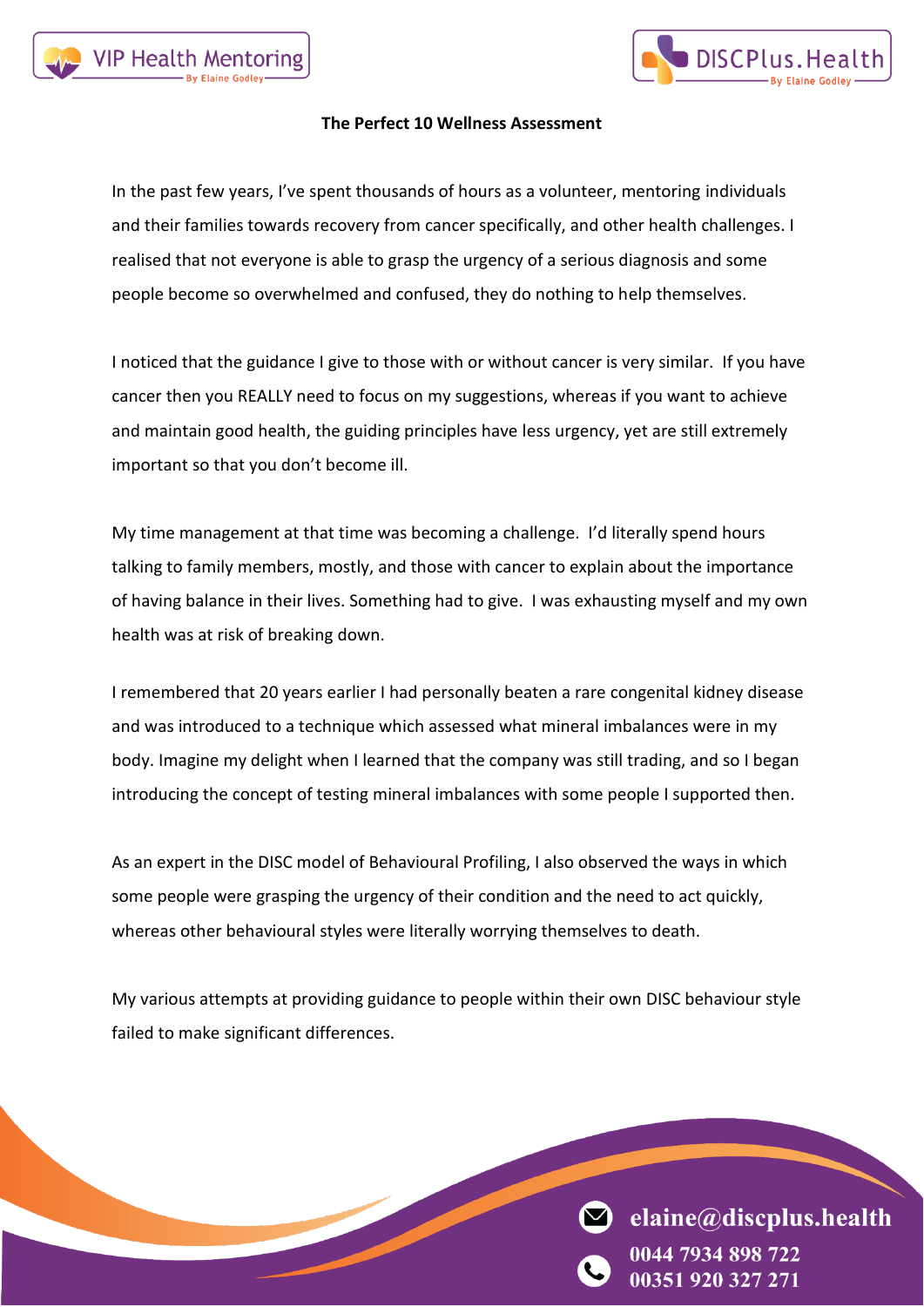



The next stage was to review what guidance I was repeatedly offering, and I set about writing list upon list upon list of the topics I covered in my lengthy calls in my volunteer capacity.

The lightbulb moment came when I found the lists had morphed into ten clear areas.

There is no magic bullet for wellness on any level. My belief is that wellness comes from living life in balance across all 10 categories. Yet who was I to tell anyone which of the ten areas is any more important than the other 9? I then realised the answer was quite simple – create a self-assessment tool for individuals to seek their own guidance.

Unsurprisingly, there are 10 components to The Perfect 10 Wellness Assessment. It's all about living life in balance and knowing where you need to pull your socks up.

If you'd like to undertake your own self-assessment, give yourself a score on the dart board for each section, and then consider how you can improve your overall life balance. You are aiming for a Perfect 10 in each category of course. I am always working on my own Perfect 10 life balance. When everything is in balance, my life flows beautifully.

#### **Behaviour**

How well do you know yourself? How often do you work against your strengths and put yourself in situations that don't serve you?

#### **Attitude**

Are you a positive or negative person? Are you action orientated, or do you sit and wallow in self-pity?

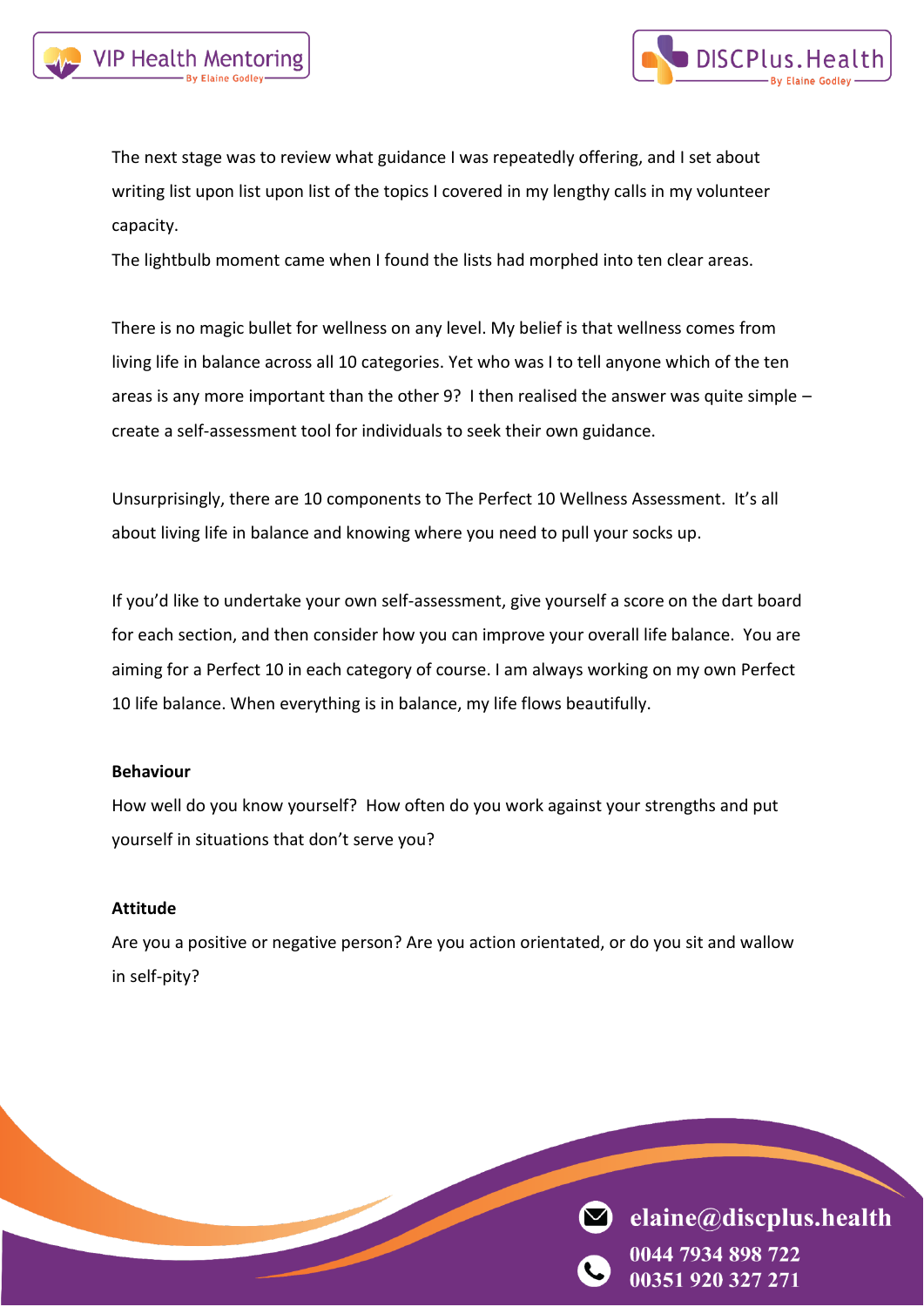



## **Beliefs**

Are the beliefs you live your life by, your own or are you acting out someone else's beliefs in your life?

#### **Values**

What values are important to you? Are you living life authentically? Do you say one thing and do another? How do your personal values drive you daily? Do you even know what your values are and how they impact on your life?

#### **Mind**

What is in your conscious and unconscious mind will determine how successful you are in life and will also affect your level of health and wellbeing. How does your mind help or hinder you?

#### **Body**

How we treat our body is crucial to optimise our personal health and wellbeing. Do you eat a balanced nutritional diet? Do you exercise? When did you last detox your body or have a health MOT? What's going on in all of your bodily systems? Have you had any significant lab tests to investigate?

#### **Work**

Do you enjoy your work? How would you score yourself on the stress scale at work? Do you feel successful and gain enjoyment from your occupation? You look forward to attending your place of work? Do you like the people you work with? Are you treated fairly? Is the environment healthy, fresh, and clean?

> $\blacksquare$ elaine@discplus.health 7934 898 722

00351 920 327 271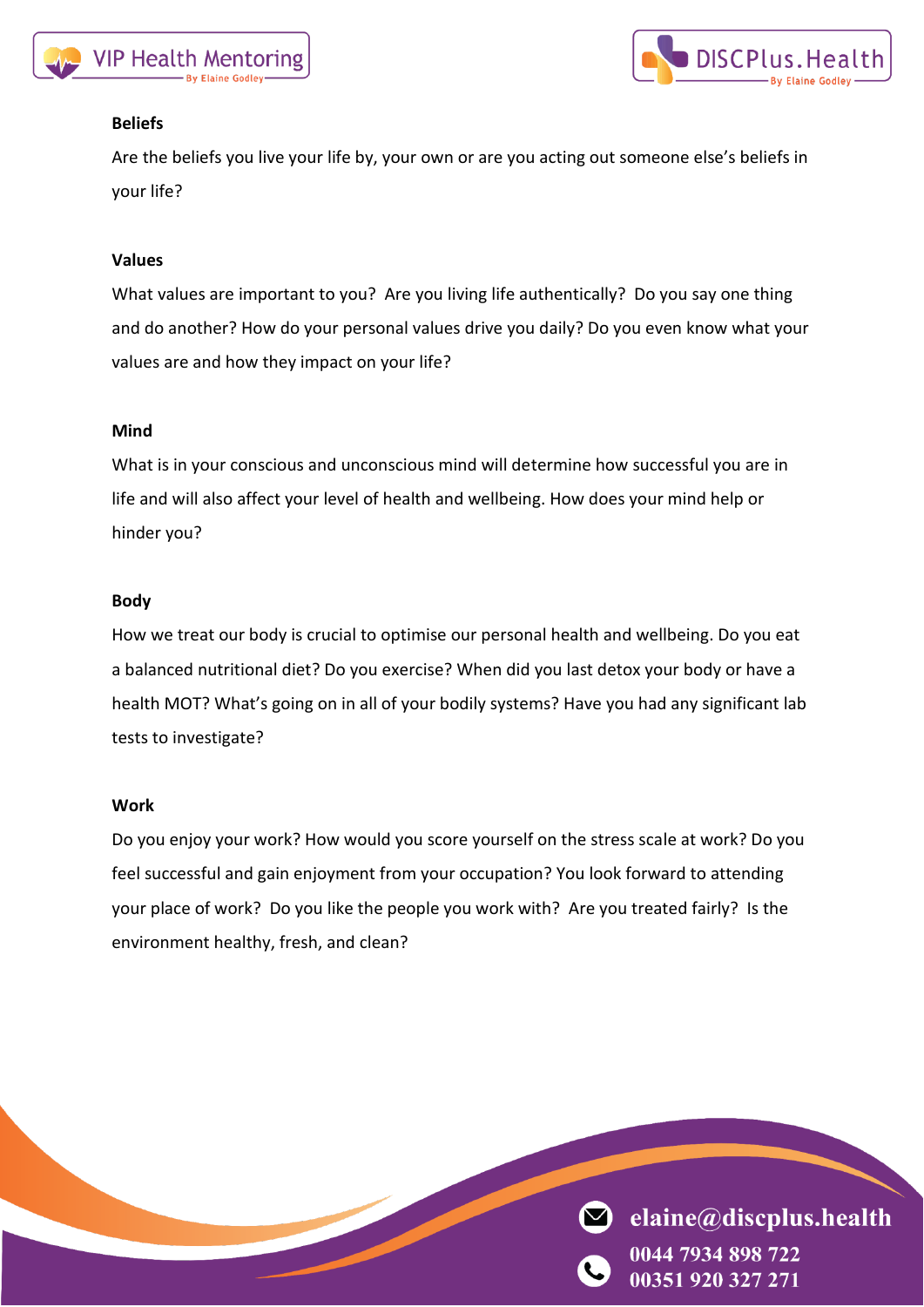



## **Home**

Is your home a happy, healthy environment, or is it cluttered, toxic and unhappy? Do you use chemicals for cleaning? Is the air fresh? Does your home suffer from mould or other nasties?

## **Friends**

Do you have true friends or perhaps the people you know are more like acquaintances? How well do you feel supported by your friends? Are they rooting for you, or do you dread it when their name pops up on your mobile? Are your friends positive or negative in character?

## **Family**

Do you have a family that is nurturing and supportive, or are some of them toxic and tell you how you should be living your life? Do you have any long-held family beliefs about health and wellbeing that may cause concern? Are your family members of a positive or negative disposition? How often do you see the positive ones?

#### **Assess Yourself**

Score yourself on the chart below and notice where there are any current shortcomings in your life. Consider how you might gain a better balance and contact me if you need any help.

How you score yourself is up to you. Think about each section considering my guidance in the sections above. 0 is a poor score and 10 is optimal.

You may want to fix the area where you have the lowest score first, or you may decide there is an easier area to tackle which will give you a quick win. Wherever you start, the buck stops with you to take responsibility for correcting the balance.

elaine@discplus.health

**00351 920 327 271**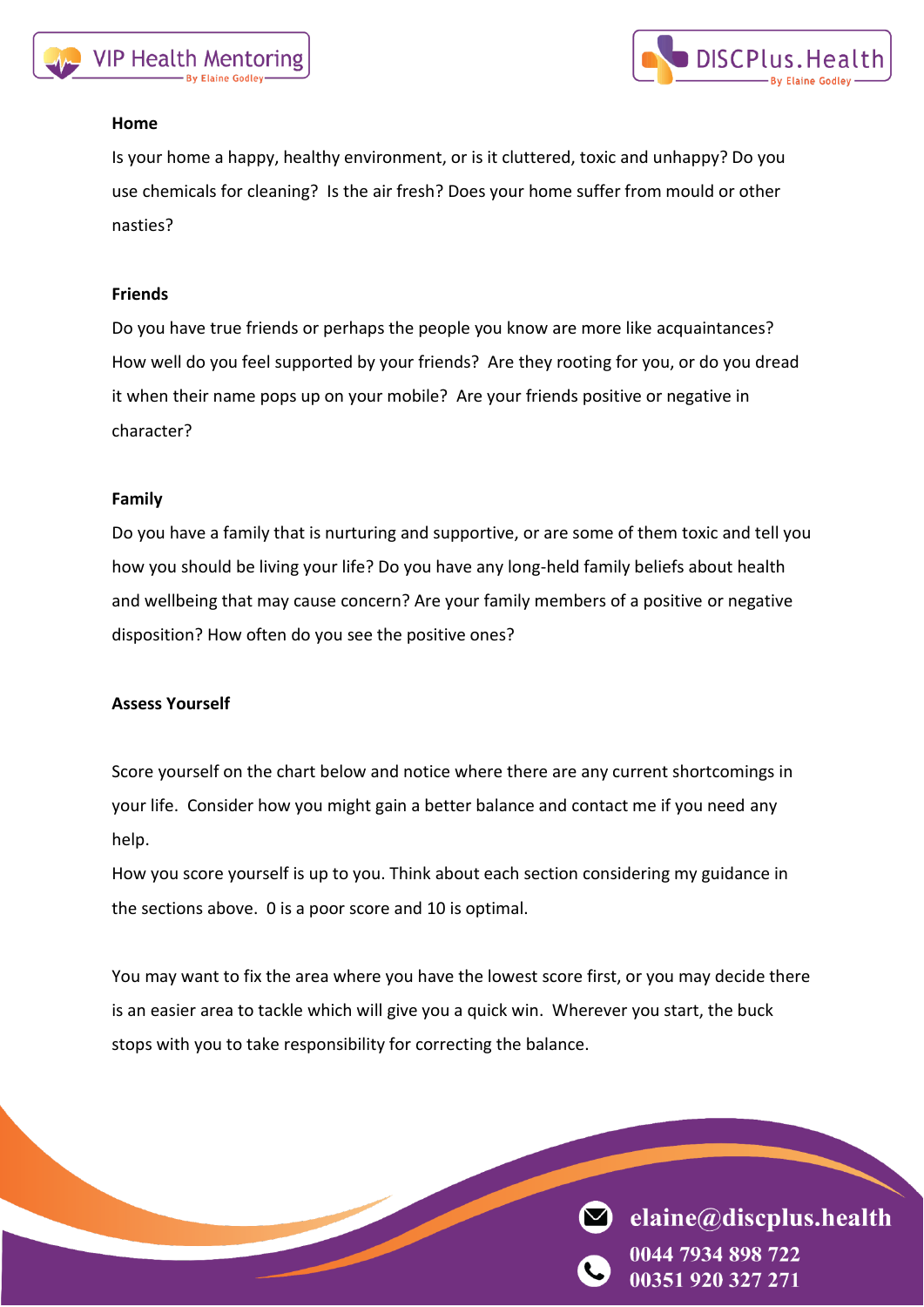



## **The Perfect 10 VIP Health Mentoring Programme**

The assessment tool is a good starting place for some people, however the programme I've developed provides personal and group support and further testing to establish the root cause of ill health and low sense of wellbeing

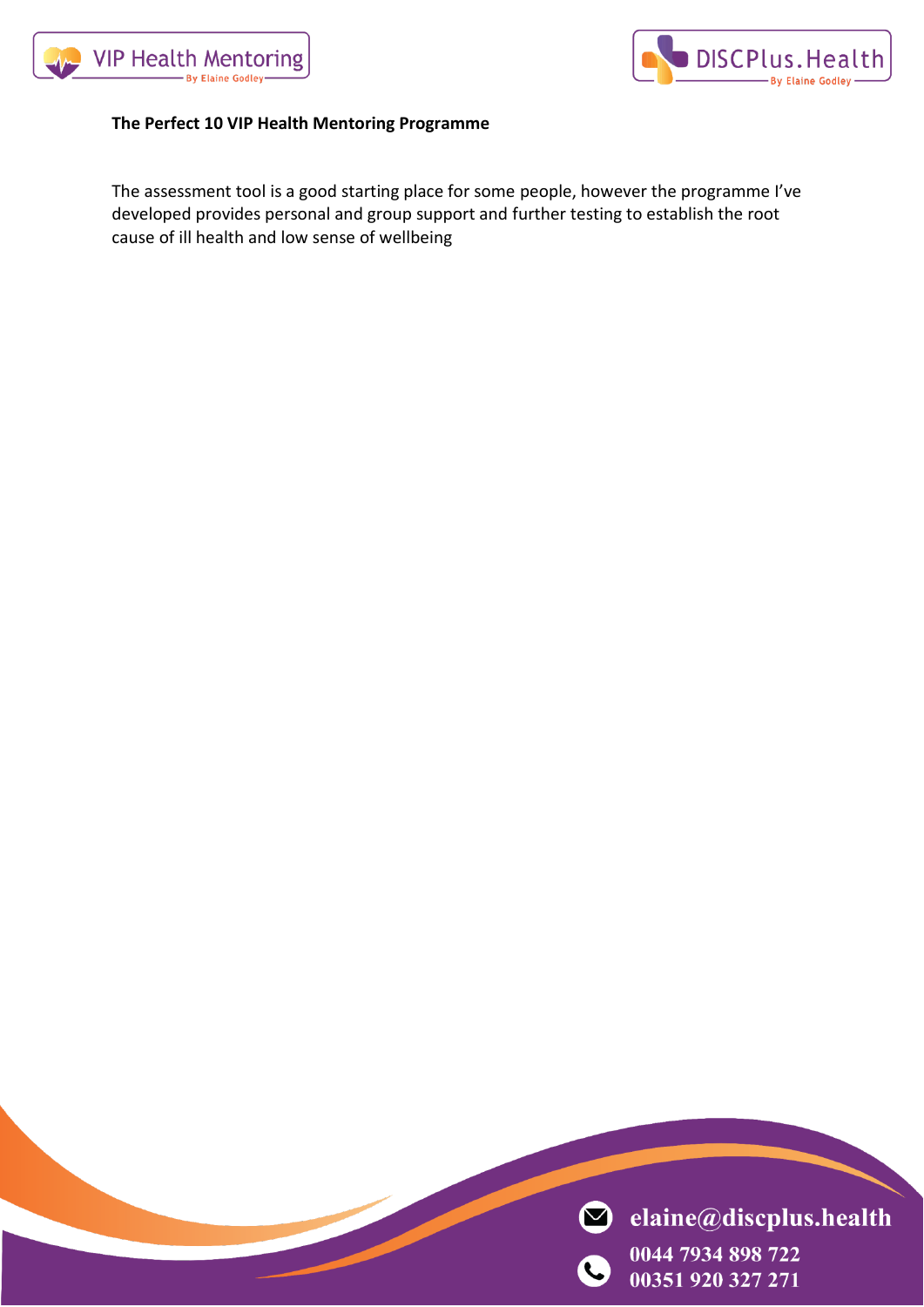





# The Perfect 10 Wellness Programme Self-Assessment



 $\bullet$  elaine@discplus.health 0044 7934 898 722  $\mathbf{C}$ 00351 920 327 271